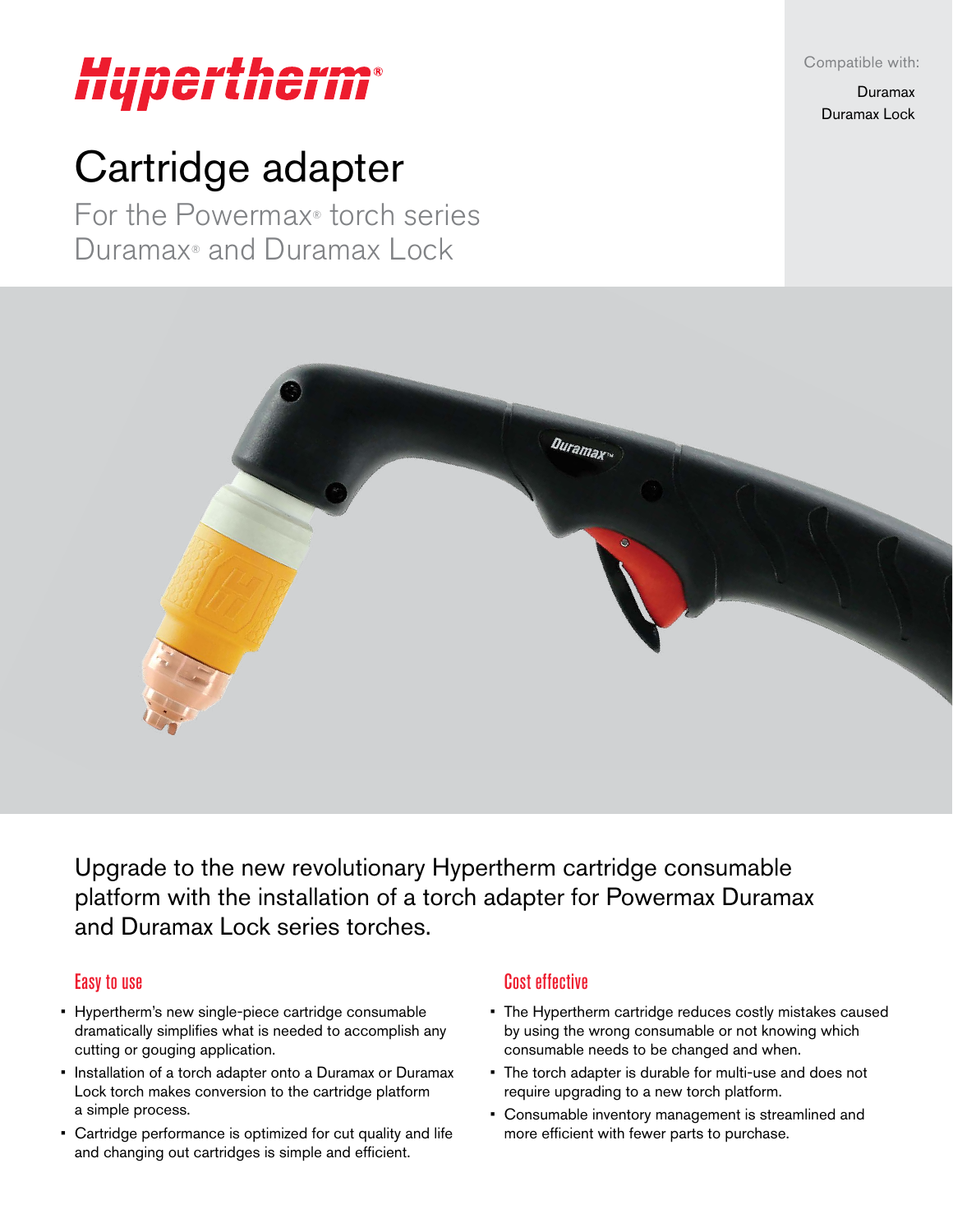#### **Compatibility**

The torch adapter allows for conversion to the cartridge consumable platform if you have the following systems and torch types.

| <b>System</b>              | <b>Torch type</b>                                      | Adapter part number |  |  |
|----------------------------|--------------------------------------------------------|---------------------|--|--|
| Powermax45 <sup>®</sup> XP | Duramax <sup>®</sup> Lock hand, mechanized and robotic |                     |  |  |
| Powermax65 <sup>®</sup>    |                                                        | 428951              |  |  |
| Powermax85 <sup>®</sup>    | Duramax hand, mechanized and robotic                   |                     |  |  |
| Powermax105 <sup>®</sup>   |                                                        |                     |  |  |

• Not recommended for use on Duramax retrofit torches for Powermax1000/1250/1650

• Not compatible with Duramax Hyamp™ standard or long style torches

• The cartridge consumable platform is standard for the new Powermax SYNC™ 65/85/105 systems with SmartSYNC™ torches (no adapter required)

> The adapter adds .69" to the operational length of the torch.

The easy to identify cartridges are color coded by process to eliminate consumable part mix-ups and are clearly marked for amperage and part number. Cartridges are mixed material recyclable.



The adapter is designed to support multiple cartridge change-outs. Periodically inspect and remove the adapter from the torch to check for cracking and thread wear to determine when to replace.



When using the cartridge on a Duramax or Duramax Lock torch with the adapter, no data is transferred from the cartridge to the system for automated process setup or to provide cartridge usage data. That functionality is available for Powermax SYNC systems with SmartSYNC torch technology.\*

\*SmartSYNC torches are not compatible with Powermax45 XP/65/85/105 A systems

*Not to scale*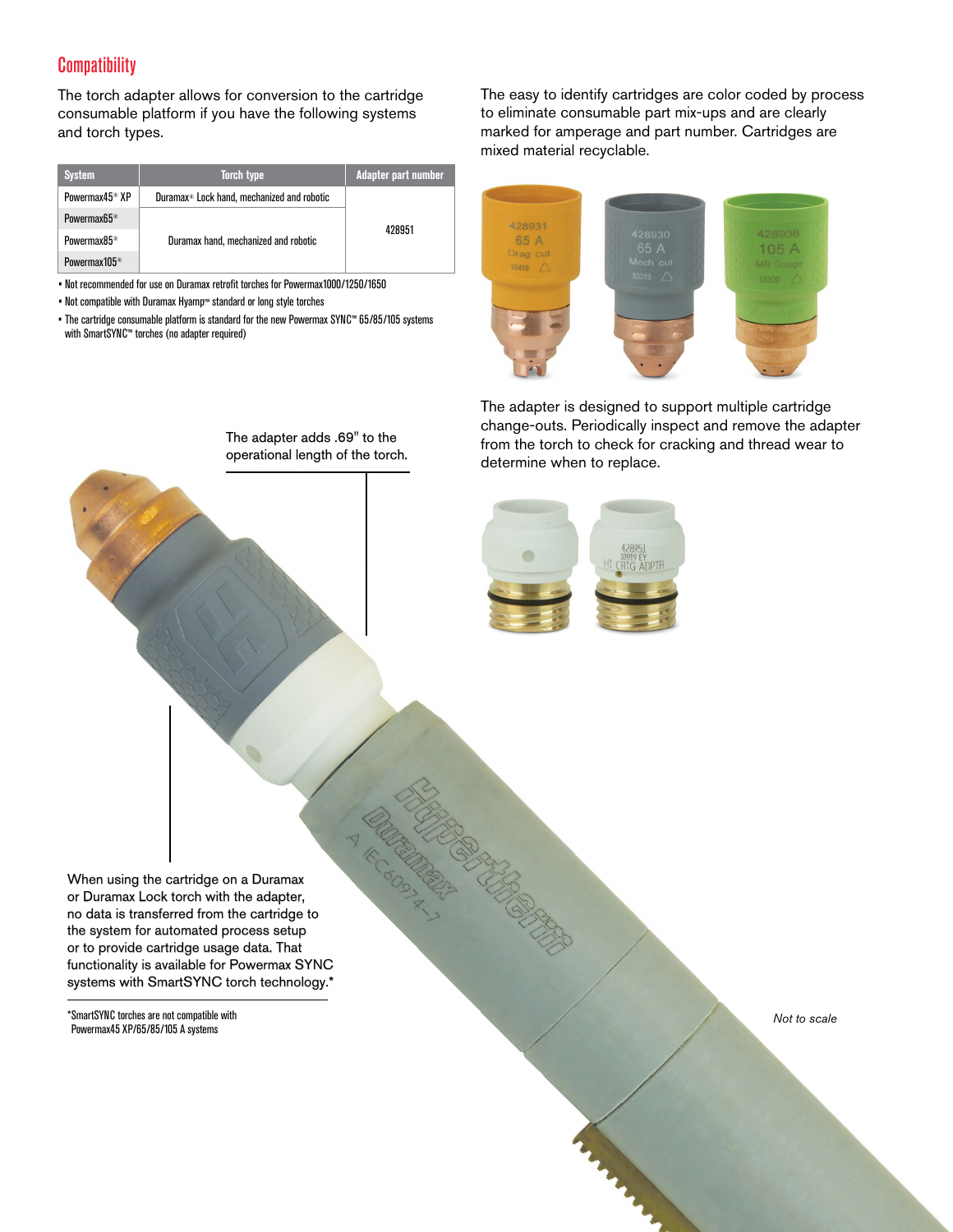

# Drag cutting and FineCut® for hand torches

| <b>Hypertherm cartridges</b> |                  | Replaces this stack-up |                      |               |                  |                   |  |
|------------------------------|------------------|------------------------|----------------------|---------------|------------------|-------------------|--|
| <b>Process</b>               | <b>Cartridge</b> | <b>Shield</b>          | <b>Retaining cap</b> | <b>Nozzle</b> | <b>Electrode</b> | <b>Swirl ring</b> |  |
| 105 A                        | 428937           | 220992                 |                      | 220990        | 220842           | 220994            |  |
| 85 A                         | 428935           | 220818<br>220931       | 220854               | 220816        |                  | 220857            |  |
| 65 A                         | 428931           |                        |                      | 220819        |                  |                   |  |
| 45A                          | 428927           |                        |                      | 220941        |                  |                   |  |
| <b>FineCut drag cutting</b>  | 428928           |                        |                      | 220930        |                  | 220947            |  |

## Mechanized and FineCut for mechanized torches



| <b>Hypertherm cartridges</b> |                                     | Replaces this stack-up |                                                                                                      |               |                                                   |                   |  |
|------------------------------|-------------------------------------|------------------------|------------------------------------------------------------------------------------------------------|---------------|---------------------------------------------------|-------------------|--|
| <b>Process</b>               | Cartridge                           | <b>Shield</b>          | Retaining cap                                                                                        | <b>Nozzle</b> | <b>Electrode</b>                                  | <b>Swirl ring</b> |  |
| 105A                         | 428936                              | 220993                 | 220817<br>220955<br>220854 or<br>(Deflector)<br>220953 (Ohmic)<br>220948 or<br>220955<br>(Deflector) | 220990        | 220842 or<br>220777<br>(CopperPlus <sup>®</sup> ) | 220994            |  |
| 85 A                         | 428934                              |                        |                                                                                                      | 220816        |                                                   | 220857            |  |
| 65 A                         | 428930                              |                        |                                                                                                      | 220819        |                                                   |                   |  |
| 45 A                         | 428925                              |                        |                                                                                                      | 220941        |                                                   |                   |  |
| FineCut mechanized cutting   | 428926                              |                        |                                                                                                      | 220930        |                                                   |                   |  |
| Ohmic ring                   | Kit 428895 Qty (3)<br>rings per kit |                        |                                                                                                      |               | 220842                                            | 220947            |  |

Reference the cut charts guide for cartridge adapter on Duramax torches 811300MU.

Mechanized cartridges can be used on hand torches if a stand-off is desired.



# Max removal and max control gouging

| <b>Hypertherm cartridges</b> |                  | Replaces this stack-up |               |               |                  |                   |
|------------------------------|------------------|------------------------|---------------|---------------|------------------|-------------------|
| <b>Process</b>               | <b>Cartridge</b> | Shield                 | Retaining cap | <b>Nozzle</b> | <b>Electrode</b> | <b>Swirl ring</b> |
| Max removal gouging 105 A    | 428938           | 220798<br>420480       | 220854        | 220991        | 220842           | 220994            |
| Max removal gouging 45-85 A  | 428932           |                        |               | 220797        |                  | 220857            |
| Max control gouging 105 A    | 428939           |                        |               | 220991        |                  | 220994            |
| Max control gouging 45-85 A  | 428933           |                        |               | 220797        |                  | 220857            |